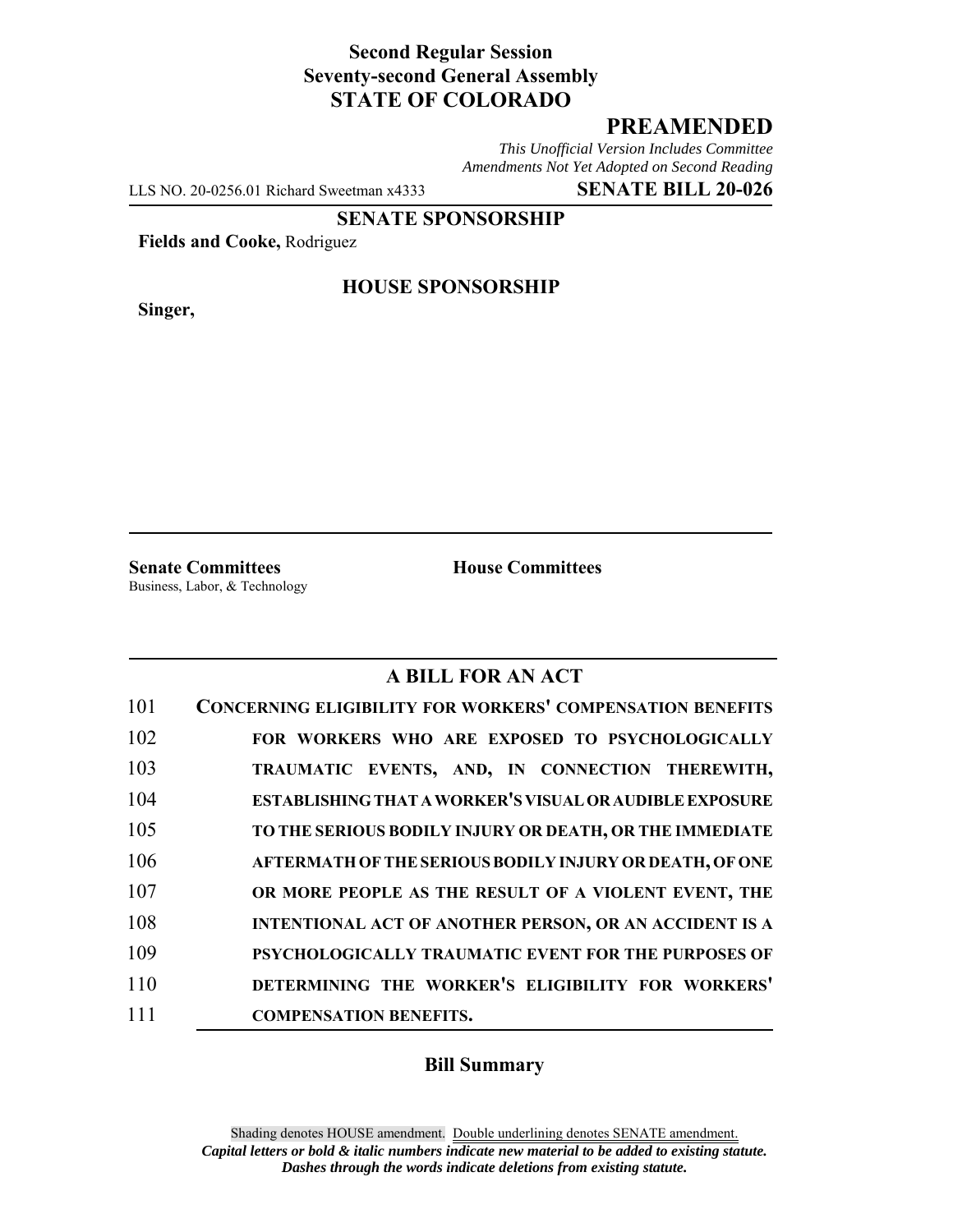*(Note: This summary applies to this bill as introduced and does not reflect any amendments that may be subsequently adopted. If this bill passes third reading in the house of introduction, a bill summary that applies to the reengrossed version of this bill will be available at http://leg.colorado.gov/.)*

**The Legislative Oversight Committee Concerning the Treatment of Persons with Mental Health Disorders in the Criminal and Juvenile Justice Systems.** The bill states that, for the purpose of determining eligibility for workers' compensation benefits, a "psychologically traumatic event" includes an event that is within a worker's usual experience when the worker is diagnosed with post-traumatic stress disorder by a licensed psychiatrist or psychologist after:

- ! The worker is subjected to visual or audible exposure to the death, or the immediate aftermath of the death, of one or more people as the result of a violent event; or
- ! The worker repeatedly is subjected to visual or audible exposure to the serious bodily injury, or the immediate aftermath of the serious bodily injury, of one or more people as the result of the intentional act of another person or an accident.
- 1 *Be it enacted by the General Assembly of the State of Colorado:*
- 
- 2 **SECTION 1.** In Colorado Revised Statutes, 8-41-301, **amend**

3 (3)(b)(II)(B) and (3)(b)(II)(C) as follows:

# 4 **8-41-301. Conditions of recovery - definitions.** (3) For the

5 purposes of this section:

- 6 (b) (II) "Psychologically traumatic event" also includes an event 7 that is within a worker's usual experience only when the worker is 8 diagnosed with post-traumatic stress disorder by a licensed psychiatrist 9 or psychologist after the worker experienced exposure to one or more of 10 the following events:
- 11 (B) The worker visually OR AUDIBLY witnesses a death, or the 12 immediate aftermath of the death, of one or more people as the result of
- 13 a violent event; or